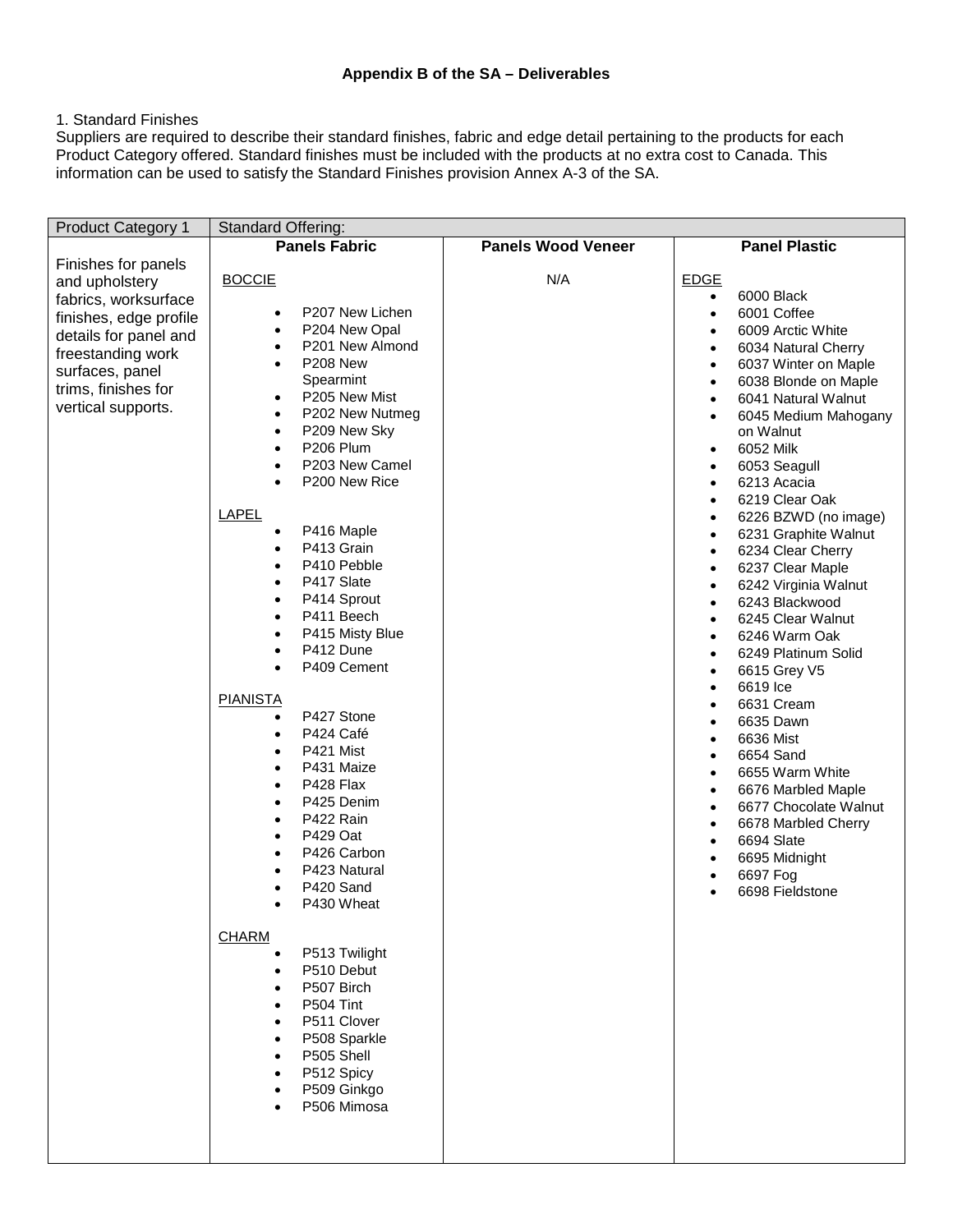| <b>TINSEL</b><br>P521 Bliss<br>P518 Fizz<br>P515 Sugar<br>P522 Grow<br>$\bullet$<br>P519 Muse<br><b>P516 Lit</b><br>P523 Dolce<br>P520 Depth<br>P517 Ego<br>P524 Boost<br>OPTIC<br>P547 Bath<br>$\bullet$<br>P544 Shine<br>P541 Twinkle<br>P551 Glimmer<br>P548 Whisper<br>$\bullet$<br>P545 Halo<br>P542 Orion<br>P549 Breezy<br>P546 Whiskey<br>P543 Seaglass<br>P540 Hazel<br>$\bullet$<br>P550 Wry<br>$\bullet$<br><b>RHYTHM</b><br>P562 Opus<br>$\bullet$<br>P559 Harmony<br>$\bullet$<br>P556 Tempo<br>$\bullet$<br>P560 Melody<br>P557 Refrain<br>P561 Stanza<br>P558 Pitch<br>P555 Allegro                                                                                                                        |                                                                                                                                                                                                                                                                                                                                                                                                                                                                                                                                                                                                                                                                                                                                                                                                                                                                             |                   |
|---------------------------------------------------------------------------------------------------------------------------------------------------------------------------------------------------------------------------------------------------------------------------------------------------------------------------------------------------------------------------------------------------------------------------------------------------------------------------------------------------------------------------------------------------------------------------------------------------------------------------------------------------------------------------------------------------------------------------|-----------------------------------------------------------------------------------------------------------------------------------------------------------------------------------------------------------------------------------------------------------------------------------------------------------------------------------------------------------------------------------------------------------------------------------------------------------------------------------------------------------------------------------------------------------------------------------------------------------------------------------------------------------------------------------------------------------------------------------------------------------------------------------------------------------------------------------------------------------------------------|-------------------|
| <b>Panels Metal</b>                                                                                                                                                                                                                                                                                                                                                                                                                                                                                                                                                                                                                                                                                                       | <b>Work Surfaces</b>                                                                                                                                                                                                                                                                                                                                                                                                                                                                                                                                                                                                                                                                                                                                                                                                                                                        | <b>Panel Trim</b> |
| <b>TEXTURED PAINT</b><br>7207 Black<br>$\bullet$<br>7225 Sand<br>$\bullet$<br>7230 Basalt<br>٠<br>7236 Fog<br>$\bullet$<br>7237 Slate<br>$\bullet$<br>7238 Fieldstone<br>$\bullet$<br>7239 Midnight<br>$\bullet$<br>7241 Arctic White<br>$\bullet$<br>7243 Seagull<br>$\bullet$<br>7278 Dark Bronze<br>$\bullet$<br>7360 Merle<br>$\bullet$<br>STANDARD SMOOTH PAINT<br>4604 Driftwood<br>$\bullet$<br>4606 Trans - Mist (no<br>$\bullet$<br>image)<br>4682 Trans - Grey Value<br>$\bullet$<br>1 (no image)<br>4700 Warm White<br>$\bullet$<br>4762 Trans - Cream (no<br>$\bullet$<br>image)<br>4140 Arctic White Gloss<br>$\bullet$<br>4144 Black Gloss<br>$\bullet$<br>4791 Trans - Tungsten<br>$\bullet$<br>(no image) | <b>HPL LAMINATE</b><br>2406 Clear Cherry<br>$\bullet$<br>2409 Clear Maple<br>$\bullet$<br>2410 Graphite Walnut<br>٠<br>2412 Natural Cherry<br>2422 Medium Cherry<br>$\bullet$<br>2511 Winter on Maple<br>$\bullet$<br>2535 Virginia Walnut<br>$\bullet$<br>2536 Blackwood<br>$\bullet$<br>2538 Clear Walnut<br>$\bullet$<br>2539 Warm Oak<br>$\bullet$<br>2592 Blonde on Maple<br>$\bullet$<br>2612 Marbled Maple<br>$\bullet$<br>2614 Chocolate Walnut<br>$\bullet$<br>2615 Marbled Cherry<br>$\bullet$<br>Value 2<br>2714 Natural Walnut<br>$\bullet$<br>2722 Cream<br>$\bullet$<br>2730 Arctic White<br>$\bullet$<br>2746 Black<br>$\bullet$<br>2759 Warm White<br>$\bullet$<br>2772 Medium Mahogany<br>$\bullet$<br>on Walnut<br>2782 Trans - Grey V1<br>$\bullet$<br>(no image)<br>2811 Mist<br>$\bullet$<br>2820 Coffee Speckle<br>2822 Woodrose Speckle<br>$\bullet$ | Thin              |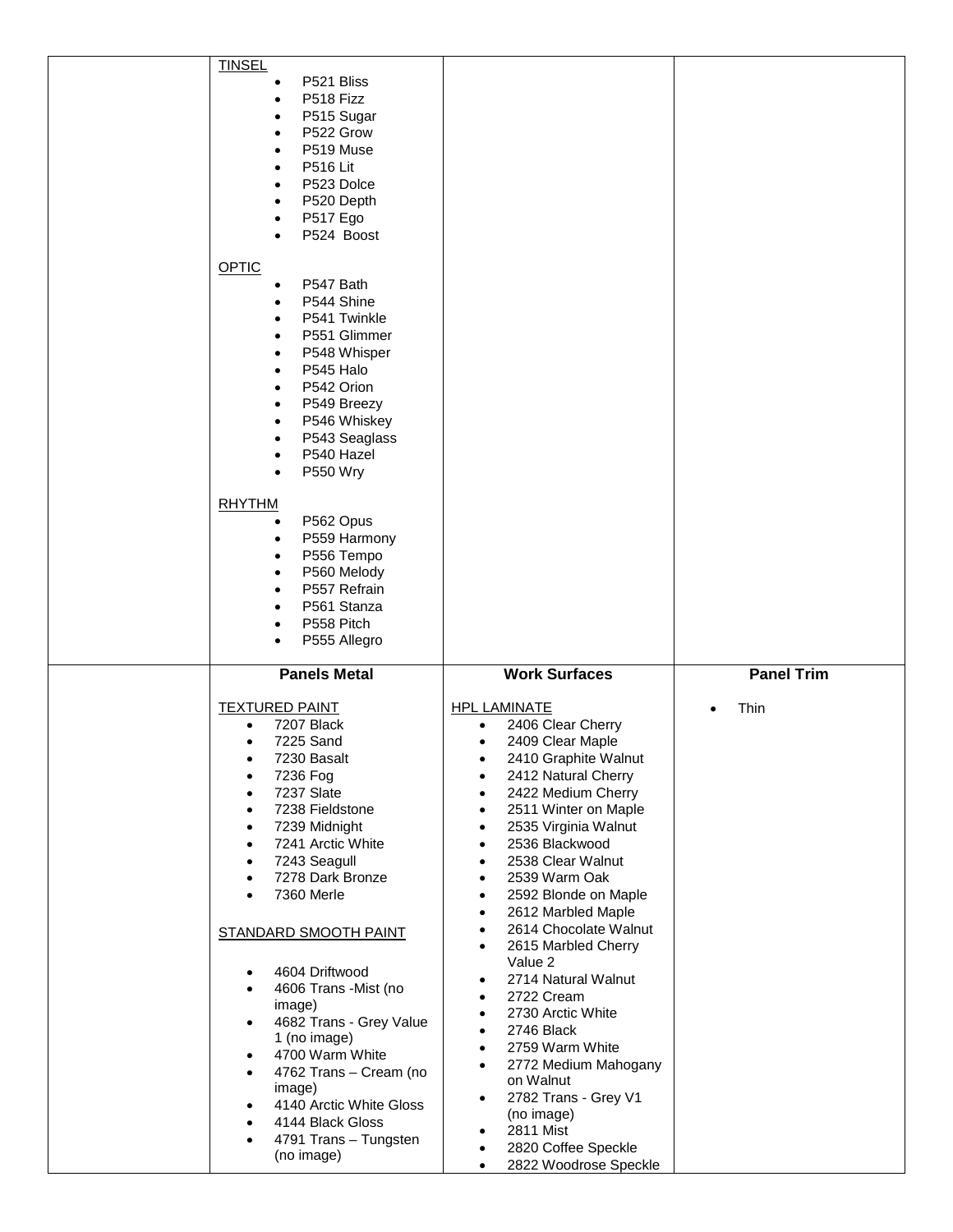| 0835 Black<br>$\bullet$<br><b>METALLIC PAINT</b><br>Smooth Paint:<br>4728 Nickle Metallic<br>$\bullet$<br>4743 Mineral Metallic<br>$\bullet$<br>4744 Pearl Metallic<br>$\bullet$<br>4750 Champagne<br>$\bullet$<br>Metallic<br>4752 Steel Metallic<br>$\bullet$<br>4788 Good Dust Metallic<br>$\bullet$<br>4799 Platinum Metallic<br>$\bullet$<br>4803 Near Black Metallic<br>$\bullet$<br><b>Textured Paint:</b><br>7245 Carbon Metallic<br>$\bullet$<br>7246 Midnight Metallic<br>$\bullet$ | 2823 Driftwood Speckle<br>$\bullet$<br>2824 Smoke Speckle<br>$\bullet$<br>2825 Vanadium Speckle<br>$\bullet$<br>2850 Vanadium Fiber<br>$\bullet$<br>2851 Thyme Fiber<br>$\bullet$<br>2852 Tungsten Fiber<br>$\bullet$<br>2854 Vellum Fiber<br>$\bullet$<br>2859 Novell Fiber<br>$\bullet$<br>2860 Granite Fiber<br>$\bullet$<br>2861 Coconut Fiber<br>$\bullet$<br>2862 Stucco Fiber<br>$\bullet$<br>2870 Blonde Bronze<br>$\bullet$<br>Patina<br>2871 Blackened Bronze<br>$\bullet$<br>Pin<br>2873 Instant Iron<br>$\bullet$<br>2883 Seagull<br>$\bullet$<br>2884 Milk<br>$\bullet$<br>2885 Dune<br>$\bullet$<br>2920 Marl Micro<br>$\bullet$<br>2921 Gypsum Micro<br>$\bullet$<br>2922 Clay Micro<br>$\bullet$<br>2923 Shadow Micro<br>$\bullet$<br>2HAK Clear Oak<br>$\bullet$<br>2HAT Acacia<br>$\bullet$<br>2HBZ BZWD (no image)<br>$\bullet$ |                                                                                                                                                                                                                                                                                                                  |
|-----------------------------------------------------------------------------------------------------------------------------------------------------------------------------------------------------------------------------------------------------------------------------------------------------------------------------------------------------------------------------------------------------------------------------------------------------------------------------------------------|----------------------------------------------------------------------------------------------------------------------------------------------------------------------------------------------------------------------------------------------------------------------------------------------------------------------------------------------------------------------------------------------------------------------------------------------------------------------------------------------------------------------------------------------------------------------------------------------------------------------------------------------------------------------------------------------------------------------------------------------------------------------------------------------------------------------------------------------------|------------------------------------------------------------------------------------------------------------------------------------------------------------------------------------------------------------------------------------------------------------------------------------------------------------------|
| <b>Meeting Tables</b><br>Same as Panel Plastic Edge and<br><b>WorkSurfaces Laminate</b>                                                                                                                                                                                                                                                                                                                                                                                                       | <b>Edge Profile Detail</b><br>Same as Panel Plastic Edge                                                                                                                                                                                                                                                                                                                                                                                                                                                                                                                                                                                                                                                                                                                                                                                           | Other<br><b>LOCKS</b><br><b>EMB CHR Ember</b><br>$\bullet$<br>Chrome<br>POL CHR Polished<br>Chrome<br><b>TELEPHONE HOLDER</b><br>0835 Black<br>4750 Champagne<br>$\bullet$<br>Metallic<br>7018 Pewter<br><b>DETAILS</b><br>6000 Black<br>$\bullet$<br>6009 Arctic White<br>6544 Frost<br>6545 Amber<br>6546 Rain |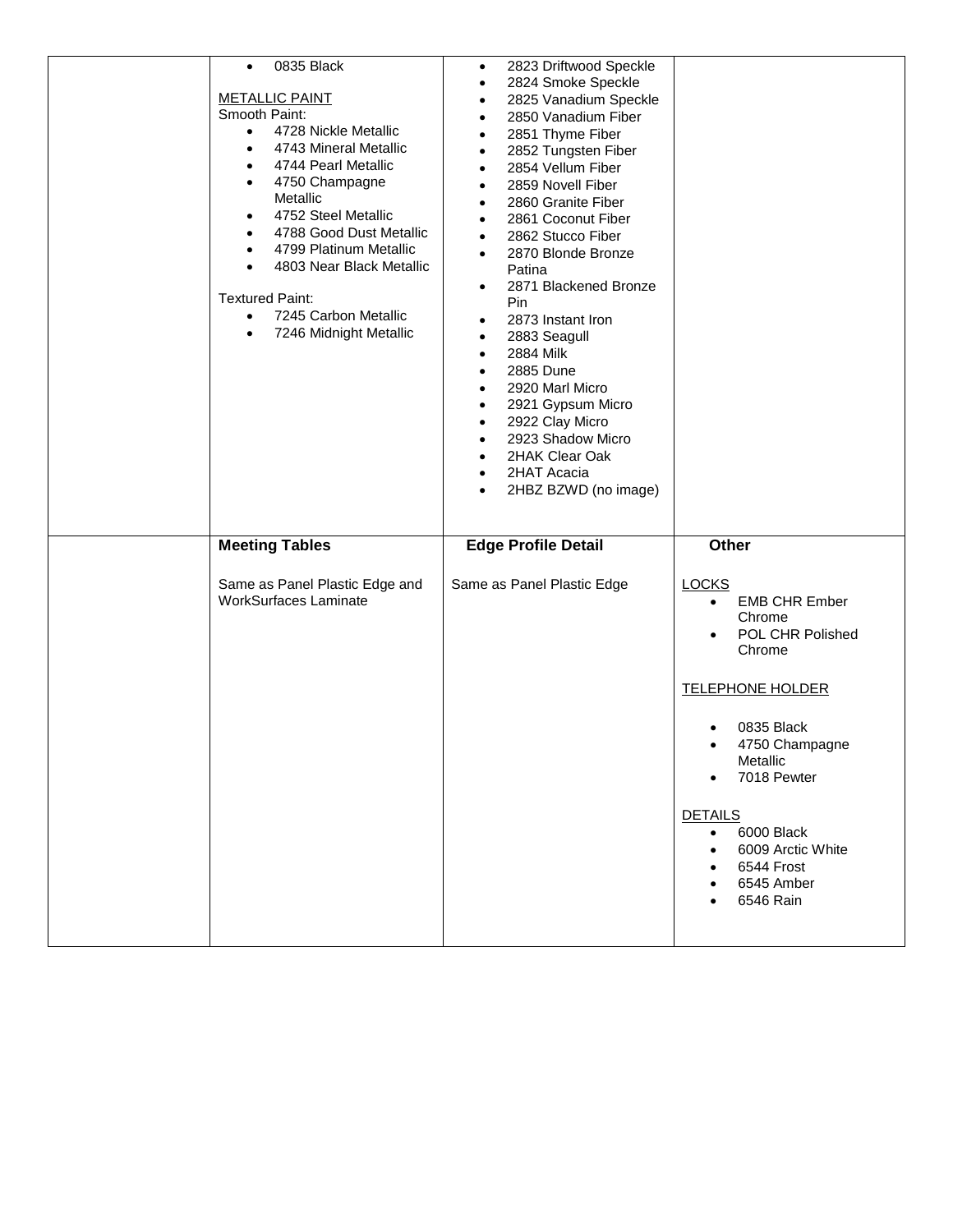| <b>Product Category 2</b> | Standard Offering:                               |                                   |                            |       |
|---------------------------|--------------------------------------------------|-----------------------------------|----------------------------|-------|
|                           | <b>Work Surfaces</b>                             | <b>Edge Profile Detail</b>        | <b>Metal Finishes</b>      | Other |
| Finishes for work         |                                                  |                                   |                            |       |
| surfaces, edge            |                                                  | 6000 B lack                       | 0835 Black                 |       |
| profile details,          | 2406 Clear Cherry<br>$\bullet$                   | $\bullet$<br>6001 Coffee          | $\bullet$                  |       |
| finishes for vertical     | 2409 Clear Maple<br>$\bullet$                    | $\bullet$                         | 4799 Platinum<br>$\bullet$ |       |
| supports including        | 2410 Graphite<br>$\bullet$                       | 6009 Arctic White<br>$\bullet$    | Metallic                   |       |
| modesty panels.           | Walnut                                           | 6034 Natural Cherry<br>$\bullet$  | 7207 Black -<br>$\bullet$  |       |
|                           | 2412 Natural Cherry<br>$\bullet$                 | 6036 Medium<br>$\bullet$          | <b>Textured Paint</b>      |       |
|                           | 2422 Medium<br>$\bullet$                         | Cherry                            | (only available            |       |
|                           | Cherry                                           | 6037 Winter on<br>$\bullet$       | for Airtouch)              |       |
|                           | 2511 Winter on<br>$\bullet$                      | Maple                             |                            |       |
|                           | Maple                                            | 6038 Blonde on<br>$\bullet$       |                            |       |
|                           | 2535 Virginia Walnut<br>$\bullet$                | Maple                             |                            |       |
|                           | 2536 Blackwood<br>$\bullet$                      | 6041 Natural Walnut<br>$\bullet$  |                            |       |
|                           | 2538 Clear Walnut<br>$\bullet$                   | 6045 Medium<br>$\bullet$          |                            |       |
|                           | 2539 Warm Oak                                    | Mahogany on                       |                            |       |
|                           | $\bullet$                                        | Walnut                            |                            |       |
|                           | 2592 Blonde on<br>$\bullet$                      |                                   |                            |       |
|                           | Maple                                            | 6052 Milk<br>$\bullet$            |                            |       |
|                           | 2612 Marbled Maple<br>$\bullet$                  | 6053 Seagull<br>$\bullet$         |                            |       |
|                           | 2614 Chocolate<br>$\bullet$                      | 6213 Acacia<br>$\bullet$          |                            |       |
|                           | Walnut                                           | 6219 Clear Oak<br>$\bullet$       |                            |       |
|                           | 2615 Marbled<br>$\bullet$                        | 6226 BZWD<br>$\bullet$            |                            |       |
|                           | Cherry V2                                        | 6231 Graphite<br>٠                |                            |       |
|                           | 2714 Natural Walnut<br>$\bullet$                 | Walnut                            |                            |       |
|                           | 2722 Cream<br>$\bullet$                          | 6234 Clear Cherry<br>$\bullet$    |                            |       |
|                           | 2730 Arctic White<br>$\bullet$                   | 6237 Clear Maple<br>$\bullet$     |                            |       |
|                           | 2746 Black<br>$\bullet$                          | 6242 Virginia Walnut<br>$\bullet$ |                            |       |
|                           | 2759 Warm White<br>$\bullet$                     | 6243 Blackwood<br>$\bullet$       |                            |       |
|                           | 2772 Medium<br>$\bullet$                         | 6245 Clear Walnut<br>$\bullet$    |                            |       |
|                           | Mahogany on                                      | 6246 Warm Oak<br>$\bullet$        |                            |       |
|                           | Walnut                                           |                                   |                            |       |
|                           |                                                  | 6249 Platinum Solid<br>$\bullet$  |                            |       |
|                           | 2782 (Trans) Grey<br>$\bullet$<br>V <sub>1</sub> | 6527 Merle (Not<br>$\bullet$      |                            |       |
|                           |                                                  | available for                     |                            |       |
|                           | 2811 Mist<br>$\bullet$                           | Airtouch)                         |                            |       |
|                           | 2820 Coffee<br>$\bullet$                         | 6615 Grey Value 5<br>$\bullet$    |                            |       |
|                           | 2822 Woodrose<br>$\bullet$                       | 6619 Ice<br>$\bullet$             |                            |       |
|                           | Speckle                                          | 6631 Cream<br>$\bullet$           |                            |       |
|                           | 2823 Driftwood<br>$\bullet$                      | 6635 Dawn<br>٠                    |                            |       |
|                           | Speckle                                          | 6636 Mist                         |                            |       |
|                           | 2824 Smoke<br>$\bullet$                          | 6654 Sand                         |                            |       |
|                           | Speckle                                          | 6655 Warm White<br>$\bullet$      |                            |       |
|                           | 2825 Vanadium<br>$\bullet$                       | 6676 Marbled Maple<br>$\bullet$   |                            |       |
|                           | Speckle                                          | 6677 Chocolate<br>$\bullet$       |                            |       |
|                           | 2850 Vanadium<br>$\bullet$                       | Walnut                            |                            |       |
|                           | Fiber                                            | 6678 Marbled<br>٠                 |                            |       |
|                           | 2851 Rhyme Fiber<br>$\bullet$                    | Cherry                            |                            |       |
|                           | 2852 Tungsten Fiber<br>$\bullet$                 | 6694 Slate<br>$\bullet$           |                            |       |
|                           | 2854 Vellum Fiber<br>$\bullet$                   | 6695 Midnight<br>$\bullet$        |                            |       |
|                           | 2859 Novell Fiber<br>$\bullet$                   |                                   |                            |       |
|                           | 2860 Granite Fiber<br>$\bullet$                  | 6697 Fog<br>$\bullet$             |                            |       |
|                           | 2861 Coconut Fiber                               | 6698 Fieldstone                   |                            |       |
|                           | $\bullet$                                        |                                   |                            |       |
|                           | 2862 Stucco Fiber<br>$\bullet$                   |                                   |                            |       |
|                           | 2870 Blonde Bronze<br>$\bullet$                  |                                   |                            |       |
|                           | 2871 Blackened<br>$\bullet$                      |                                   |                            |       |
|                           | <b>Bronze</b>                                    |                                   |                            |       |
|                           | 2873 Instant Iron<br>$\bullet$                   |                                   |                            |       |
|                           | 2883 Seagull<br>$\bullet$                        |                                   |                            |       |
|                           | 2884 Milk<br>$\bullet$                           |                                   |                            |       |
|                           | 2885 Dune<br>$\bullet$                           |                                   |                            |       |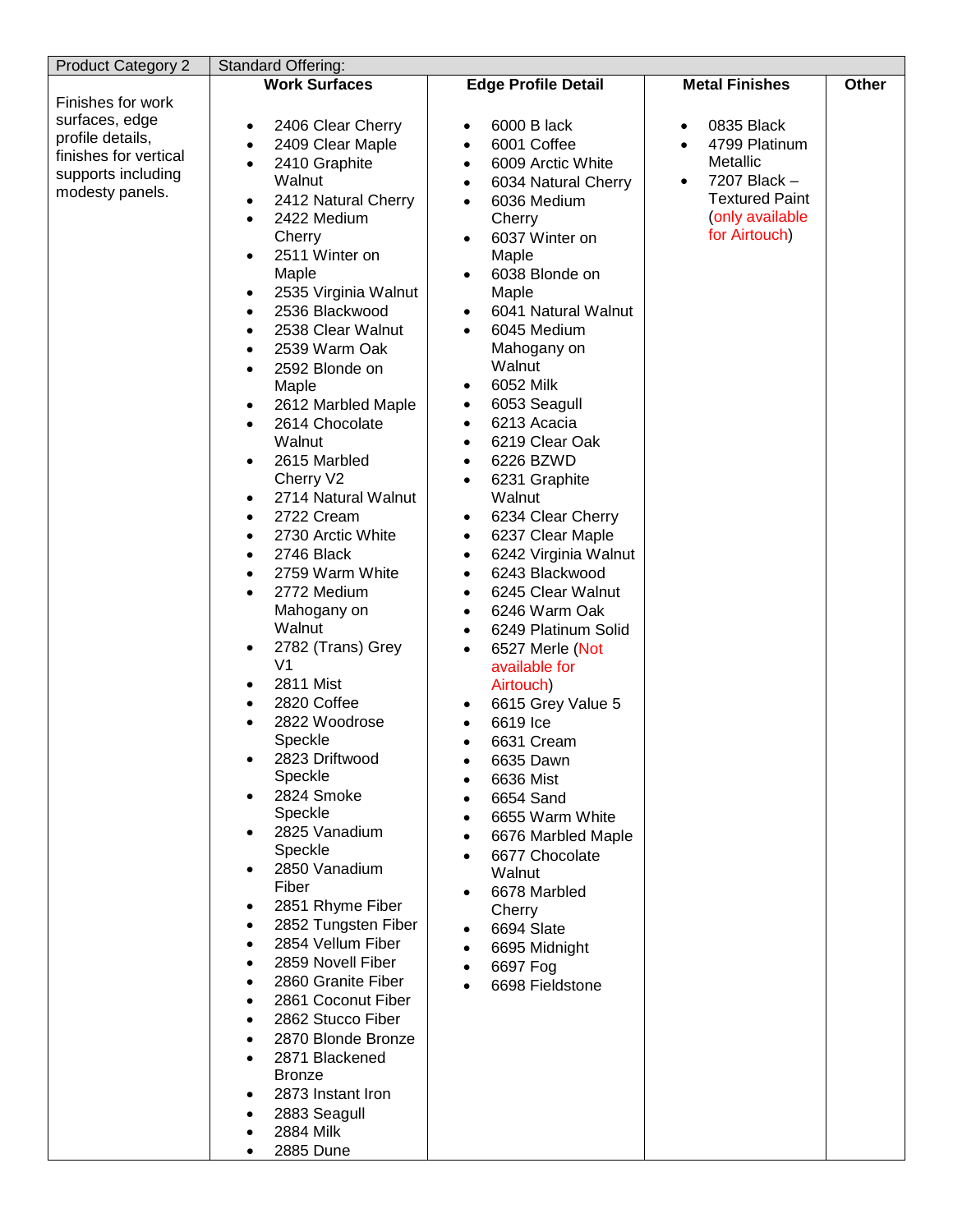| 2920 Marl Micro<br>2921 Gypsu m Micro<br>$\bullet$<br>2922 Clay Micro<br>2923 Shadow Micro<br>2HAK Clear Oak |
|--------------------------------------------------------------------------------------------------------------|
| 2HAT Acacia                                                                                                  |

| <b>Product Category 3</b> | Standard Offering:             |                               |                                   |  |  |  |
|---------------------------|--------------------------------|-------------------------------|-----------------------------------|--|--|--|
|                           | <b>Metal Finish</b>            | <b>Upholstery Fabric</b>      | Other                             |  |  |  |
| Finishes for metal        |                                |                               |                                   |  |  |  |
| and storage cabinets      | <b>TEXTURED PAINT</b>          | BUZZ <sub>2</sub>             | <b>LOCKS</b>                      |  |  |  |
|                           |                                | 5F10 Grape<br>$\bullet$       |                                   |  |  |  |
|                           | 7207 Black<br>$\bullet$        | 5G61 Cyan<br>$\bullet$        | 9250 Ember Chrome                 |  |  |  |
|                           | 7225 Sand<br>$\bullet$         | 5F06 Sky<br>$\bullet$         | 9201 Polished Chrome<br>$\bullet$ |  |  |  |
|                           | 7230 Basalt<br>$\bullet$       | 5G58 Chocolate<br>$\bullet$   |                                   |  |  |  |
|                           | 7236 Fog<br>$\bullet$          | 5F03 Tomato<br>$\bullet$      | <b>PULLS</b>                      |  |  |  |
|                           | 7237 Slate<br>$\bullet$        | 5G55 Pumpkin<br>$\bullet$     |                                   |  |  |  |
|                           | 7238 Fieldstone<br>$\bullet$   | 5G52 Barley<br>$\bullet$      | 9201 Polished Chrome<br>$\bullet$ |  |  |  |
|                           | 7239 Midnight<br>$\bullet$     | 5F17 Black<br>$\bullet$       | 9211 Nickel<br>$\bullet$          |  |  |  |
|                           | 7241 Arctic White<br>$\bullet$ | 5G65 Tornado<br>$\bullet$     | 9212 Silver<br>$\bullet$          |  |  |  |
|                           | 7243 Seagull<br>$\bullet$      | 5F11 Eggplant<br>$\bullet$    | 0835 Black<br>$\bullet$           |  |  |  |
|                           | 7278 Dark Bronze<br>$\bullet$  | 5G62 tlantic<br>$\bullet$     |                                   |  |  |  |
|                           | 7360 Merle<br>$\bullet$        | 5F07 Blue<br>$\bullet$        |                                   |  |  |  |
|                           |                                | 5G59 Meadow<br>$\bullet$      |                                   |  |  |  |
|                           | <b>SMOOTH PAINT</b>            | 5F04 Red<br>$\bullet$         |                                   |  |  |  |
|                           |                                | 5G56 Timber<br>$\bullet$      |                                   |  |  |  |
|                           | 4242 Milk                      | 5G53 Sunrise<br>$\bullet$     |                                   |  |  |  |
|                           |                                | 5G50 Dunegrass<br>$\bullet$   |                                   |  |  |  |
|                           |                                | 5F15 Stone<br>$\bullet$       |                                   |  |  |  |
|                           |                                | 5G63 Crocus<br>$\bullet$      |                                   |  |  |  |
|                           |                                | 5F08 Navy<br>$\bullet$        |                                   |  |  |  |
|                           |                                | <b>5G60 lvy</b><br>$\bullet$  |                                   |  |  |  |
|                           |                                | 5F05 Burgundy<br>$\bullet$    |                                   |  |  |  |
|                           |                                | 5G57 Rouge<br>$\bullet$       |                                   |  |  |  |
|                           |                                | 5F01 Camel<br>$\bullet$       |                                   |  |  |  |
|                           |                                | 5G54 Carrot<br>$\bullet$      |                                   |  |  |  |
|                           |                                | 5G51 Sable<br>$\bullet$       |                                   |  |  |  |
|                           |                                | 5F16 Grey<br>$\bullet$        |                                   |  |  |  |
|                           |                                | 5G64 Alpine<br>$\bullet$      |                                   |  |  |  |
|                           |                                |                               |                                   |  |  |  |
|                           |                                | <b>PLAYGROUND</b>             |                                   |  |  |  |
|                           |                                | 5F35 Navy<br>$\bullet$        |                                   |  |  |  |
|                           |                                | 5F32 Blade                    |                                   |  |  |  |
|                           |                                | 5F29 Chile                    |                                   |  |  |  |
|                           |                                | 5F36 Huckleberry<br>$\bullet$ |                                   |  |  |  |
|                           |                                | 5F33 Stone                    |                                   |  |  |  |
|                           |                                | 5F30 Amber                    |                                   |  |  |  |
|                           |                                | 5F37 Charcoal                 |                                   |  |  |  |
|                           |                                | 5F34 Sky                      |                                   |  |  |  |
|                           |                                | 5F31 Nut                      |                                   |  |  |  |
|                           |                                | 5F28 Claret                   |                                   |  |  |  |
|                           |                                |                               |                                   |  |  |  |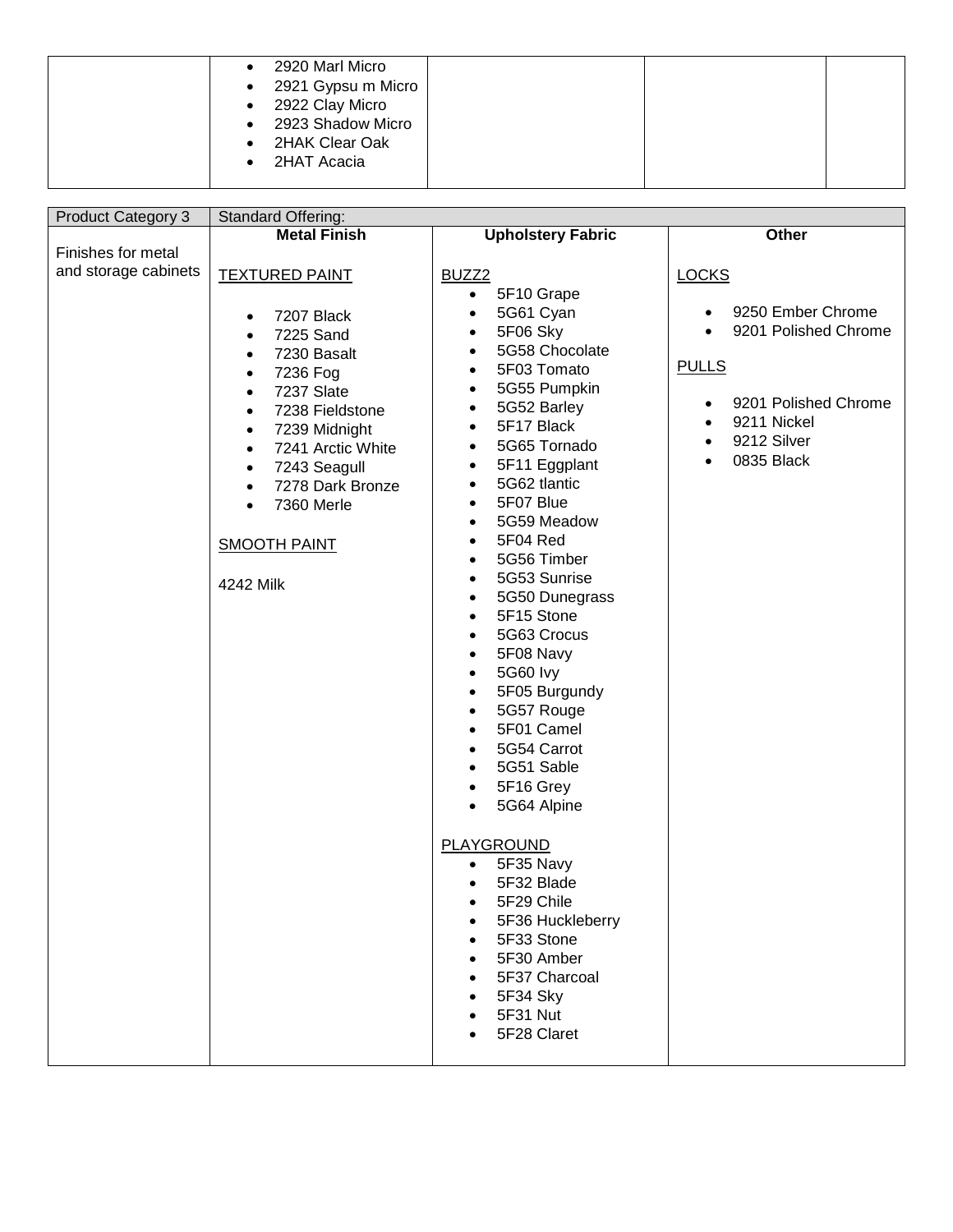| <b>Product Category 4</b> | Standard Offering:               |                                   |                                 |                              |
|---------------------------|----------------------------------|-----------------------------------|---------------------------------|------------------------------|
| Finishes for              | <b>Work Surfaces</b>             | <b>Storage</b><br><b>Products</b> | <b>Meeting</b><br><b>Tables</b> | <b>Upholstery Fabric</b>     |
| upholstery fabrics,       |                                  |                                   |                                 | <b>BOCCIE</b>                |
| work surfaces, edge       | <b>VENEER</b>                    | Same as Work                      | Same as Work                    |                              |
| profile detail for work   | 3572 Amber on                    | Surfaces                          | <b>Surfaces</b>                 | P207 New<br>$\bullet$        |
| surfaces and              | Maple                            |                                   |                                 | Lichen                       |
| meeting tables,           | 3592 Blonde on                   |                                   |                                 | P204 New Opal<br>$\bullet$   |
| vertical supports,        | Maple                            |                                   |                                 | P201 New<br>$\bullet$        |
| finishes for storage      | 3JHX Cherry<br>$\bullet$         |                                   |                                 | Almond                       |
| components.               | Composite                        |                                   |                                 | P208 New<br>$\bullet$        |
|                           | 3402 Clear Cherry<br>$\bullet$   |                                   |                                 | Spearmint                    |
|                           | 3522 Clear Maple<br>$\bullet$    |                                   |                                 | P205 New Mist                |
|                           | 3702 Clear Walnut<br>$\bullet$   |                                   |                                 | <b>P202 New</b><br>$\bullet$ |
|                           | 3762 Dark Walnut<br>$\bullet$    |                                   |                                 | Nutmeg                       |
|                           | 3722 Dark                        |                                   |                                 | P209 New Sky<br>$\bullet$    |
|                           | Mahogany on                      |                                   |                                 | P206 Plum<br>$\bullet$       |
|                           | Walnut                           |                                   |                                 | <b>P203 New</b><br>$\bullet$ |
|                           | 3062 Graphite<br>$\bullet$       |                                   |                                 | Camel                        |
|                           | Walnut                           |                                   |                                 | P200 New Rice                |
|                           | 3562 Linseed on<br>$\bullet$     |                                   |                                 |                              |
|                           | Maple                            |                                   |                                 | <b>LAPEL</b>                 |
|                           | 3JFX Maple<br>٠                  |                                   |                                 | P416 Maple<br>$\bullet$      |
|                           | Composite                        |                                   |                                 | P413 Grain<br>$\bullet$      |
|                           | 3772 Medium<br>$\bullet$         |                                   |                                 | P410 Pebble                  |
|                           | Mahogany on                      |                                   |                                 | P417 Slate<br>$\bullet$      |
|                           | Walnut                           |                                   |                                 | P414 Sprout<br>$\bullet$     |
|                           | 3422 Medium<br>$\bullet$         |                                   |                                 | P411 Beech<br>$\bullet$      |
|                           | Cherry                           |                                   |                                 | P415 Misty<br>$\bullet$      |
|                           | 3752 Medium<br>$\bullet$         |                                   |                                 | <b>Blue</b>                  |
|                           | Walnut                           |                                   |                                 | P412 Dune<br>$\bullet$       |
|                           | 3442 MS-Medium<br>$\bullet$      |                                   |                                 | P409 Cement<br>$\bullet$     |
|                           | Cherry<br>3412 Natural Cherry    |                                   |                                 | <b>PIANISTA</b>              |
|                           | $\bullet$<br>3712 Natural Walnut |                                   |                                 | P427 Stone<br>$\bullet$      |
|                           | 3JDX Oak                         |                                   |                                 | P424 Café                    |
|                           | Composite                        |                                   |                                 | P421 Mist                    |
|                           | 3JJX Walnut                      |                                   |                                 | P431 Maize                   |
|                           | Composite                        |                                   |                                 | P428 Flax                    |
|                           | 3582 Winter on                   |                                   |                                 | P425 Denim                   |
|                           | Maple                            |                                   |                                 | P422 Rain                    |
|                           | 3272 Amber on                    |                                   |                                 | P429 Oat                     |
|                           | Maple                            |                                   |                                 | P426 Carbon                  |
|                           | 3042 Ash                         |                                   |                                 | P423 Natural                 |
|                           | 3292 Blonde on                   |                                   |                                 | P420 Sand                    |
|                           | Maple                            |                                   |                                 | P430 Wheat                   |
|                           | 3JGX Cherry                      |                                   |                                 |                              |
|                           | Composite                        |                                   |                                 | <b>CHARM</b>                 |
|                           | 3102 Clear Cherry                |                                   |                                 | P513 Twilight<br>$\bullet$   |
|                           | 3222 Clear Maple                 |                                   |                                 | P510 Debut<br>$\bullet$      |
|                           | 3302 Clear Walnut                |                                   |                                 | P507 Birch                   |
|                           | 3362 Dark Walnut                 |                                   |                                 | P504 Tint<br>٠               |
|                           | 3322 Dark                        |                                   |                                 | P511 Clover<br>٠             |
|                           | Mahogany on                      |                                   |                                 | P508 Sparkle<br>$\bullet$    |
|                           | Walnut                           |                                   |                                 | P505 Shell<br>$\bullet$      |
|                           | 3F8X European<br>$\bullet$       |                                   |                                 | P512 Spicy<br>$\bullet$      |
|                           | <b>Walnut Composite</b>          |                                   |                                 | P509 Ginkgo                  |
|                           | 3GAX Gold Teak                   |                                   |                                 | P506 Mimosa                  |
|                           | Composite                        |                                   |                                 |                              |
|                           | 3382 Graphite                    |                                   |                                 |                              |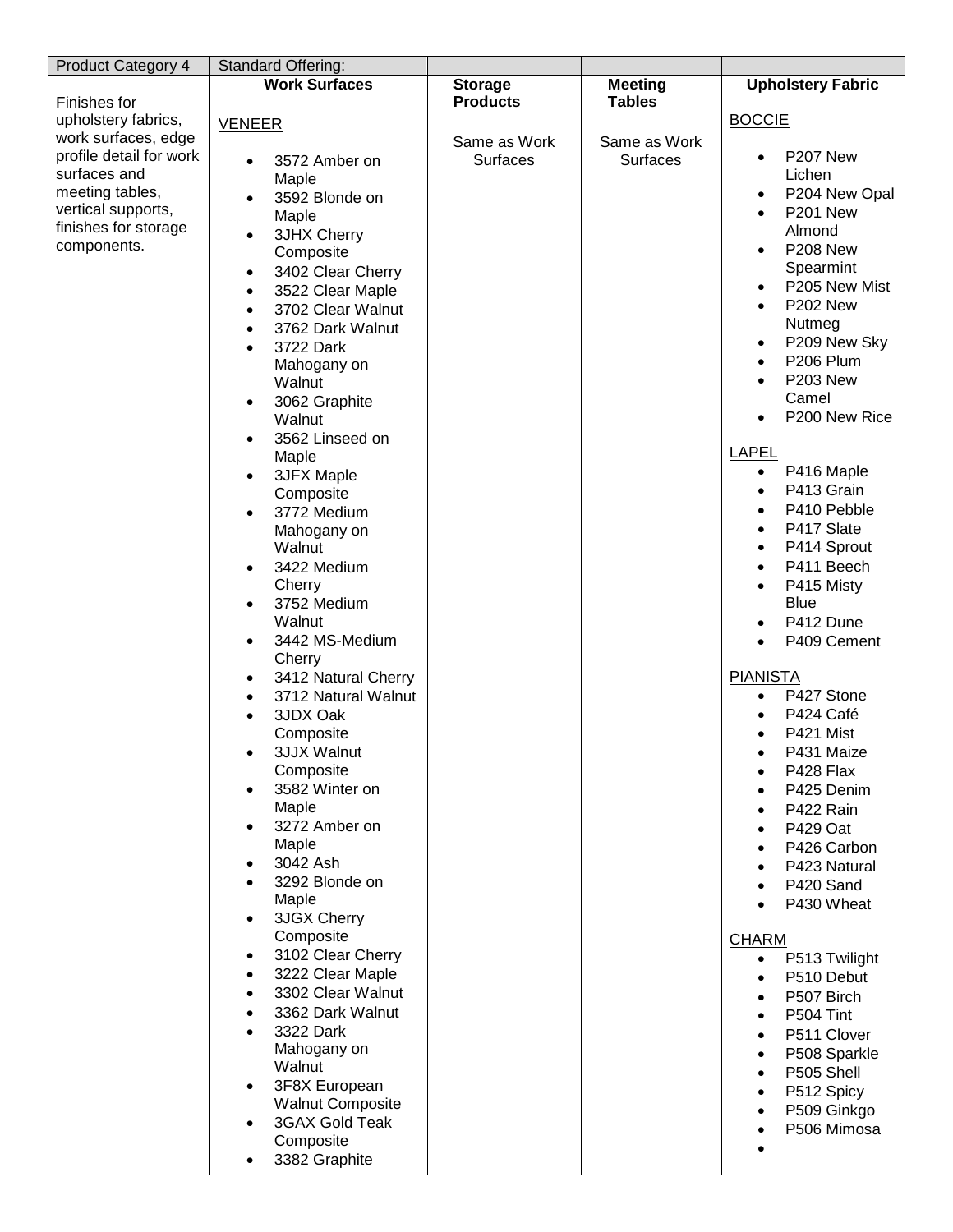| Walnut                           |  | <b>TINSEL</b>              |
|----------------------------------|--|----------------------------|
| <b>3JEX Maple</b><br>$\bullet$   |  | P521 Bliss<br>$\bullet$    |
| Composite                        |  | P518 Fizz                  |
| 3372 Medium<br>$\bullet$         |  | P515 Sugar                 |
| Mahogany on                      |  | P522 Grow<br>$\bullet$     |
| Walnut                           |  | P519 Muse                  |
| 3F6X Medium<br>$\bullet$         |  | <b>P516 Lit</b>            |
| Natural Composite                |  | P523 Dolce<br>$\bullet$    |
| 3352 Medium<br>$\bullet$         |  | P520 Depth<br>$\bullet$    |
| Walnut                           |  | P517 Ego<br>$\bullet$      |
| 3312 Natural Walnut<br>$\bullet$ |  | P524 Boost<br>$\bullet$    |
| 3HGX Oak<br>$\bullet$            |  |                            |
| Composite                        |  | <b>OPTIC</b>               |
| 3GFX Rosewood<br>$\bullet$       |  | P547 Bath<br>$\bullet$     |
| Composite                        |  | P544 Shine                 |
| 3HVX Walnut<br>$\bullet$         |  | P541 Twinkle               |
| Composite                        |  | P551 Glimmer<br>$\bullet$  |
| 3F9X Walnut<br>$\bullet$         |  | P548 Whisper<br>$\bullet$  |
| Composite                        |  |                            |
| 3GGX Zebrano<br>$\bullet$        |  | P545 Halo<br>$\bullet$     |
| Composite                        |  | P542 Orion<br>$\bullet$    |
| 3GHX Dark Cerused<br>$\bullet$   |  | P549 Breezy<br>$\bullet$   |
| Oak Composite                    |  | P546 Whiskey<br>$\bullet$  |
| 3602 Desert Oak<br>$\bullet$     |  | P543 Seaglass<br>$\bullet$ |
| 3692 Espresso Oak<br>$\bullet$   |  | P540 Hazel<br>$\bullet$    |
| 3612 Warm Oak<br>$\bullet$       |  | P550 Wry<br>$\bullet$      |
|                                  |  |                            |
|                                  |  | <b>RHYTHM</b>              |
|                                  |  | P562 Opus<br>$\bullet$     |
|                                  |  | P559 Harmony<br>$\bullet$  |
|                                  |  | P556 Tempo<br>$\bullet$    |
|                                  |  | P560 Melody<br>$\bullet$   |
|                                  |  | P557 Refrain<br>$\bullet$  |
|                                  |  | P561 Stanza<br>$\bullet$   |
|                                  |  | P558 Pitch<br>$\bullet$    |
|                                  |  | P555 Allegro<br>$\bullet$  |
|                                  |  |                            |
| Other                            |  |                            |
|                                  |  |                            |
| <b>PULLS</b>                     |  |                            |
|                                  |  |                            |
| 9201 Polished<br>$\bullet$       |  |                            |
| Chrome                           |  |                            |
| 9211 Nickel<br>$\bullet$         |  |                            |
| 9212 Silver                      |  |                            |
| 0835 Black                       |  |                            |
|                                  |  |                            |
| <b>LOCKS</b>                     |  |                            |
|                                  |  |                            |
| 9250 Ember                       |  |                            |
| Chrome                           |  |                            |
| 9201 Polished                    |  |                            |
| Chrome                           |  |                            |
| <b>LEGS</b>                      |  |                            |
|                                  |  |                            |
| Smooth Paint                     |  |                            |
| <b>Textured Paint</b>            |  |                            |
|                                  |  |                            |
|                                  |  |                            |
|                                  |  |                            |